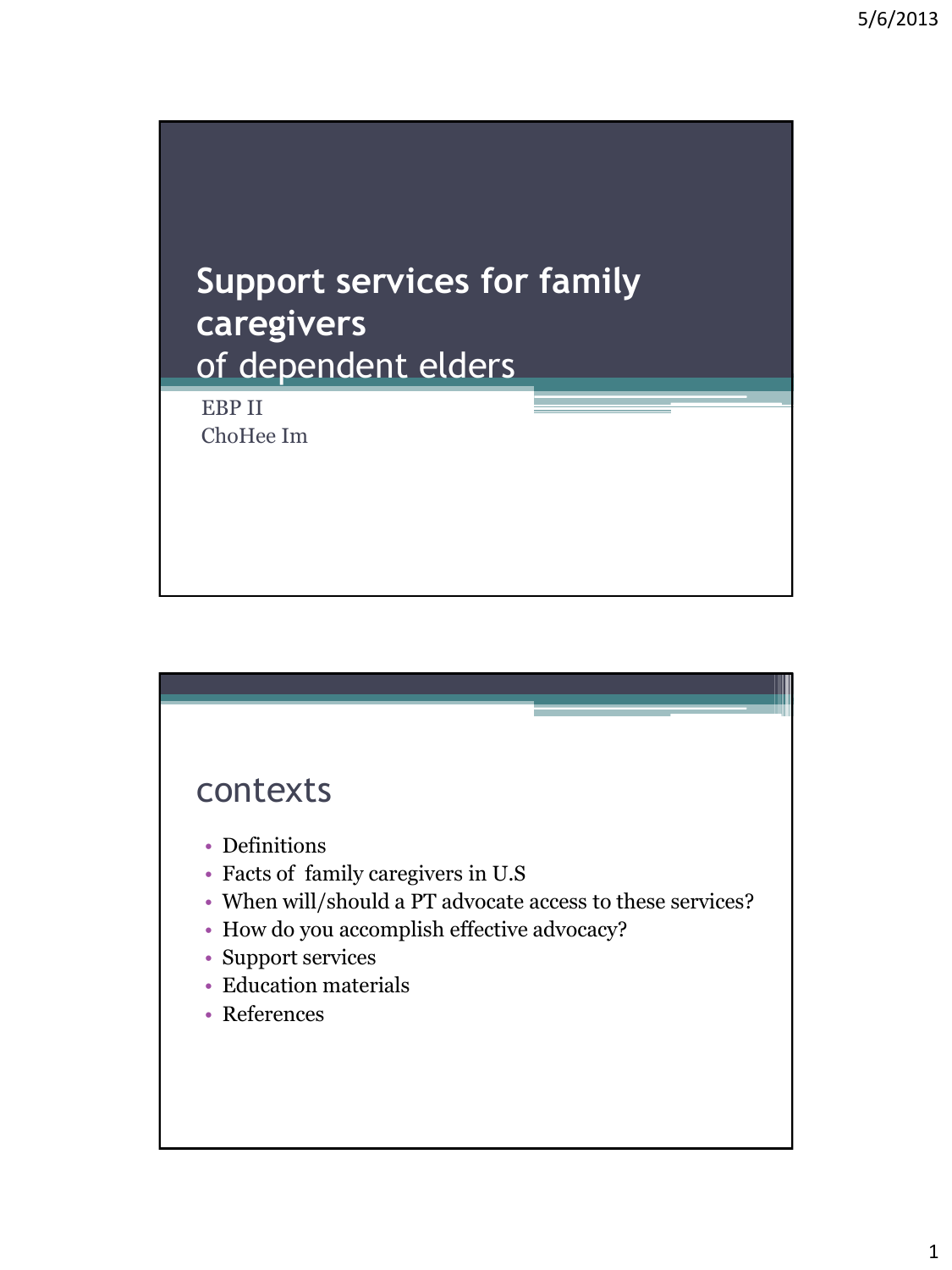# Dependent elders

- "a person eighteen years of age or older,
- unable to protect the person's own interests or
- unable to adequately perform or
- obtain services necessary to meet essential human needs,
- physical or mental condition which requires assistance from another, or as defined by department rule"

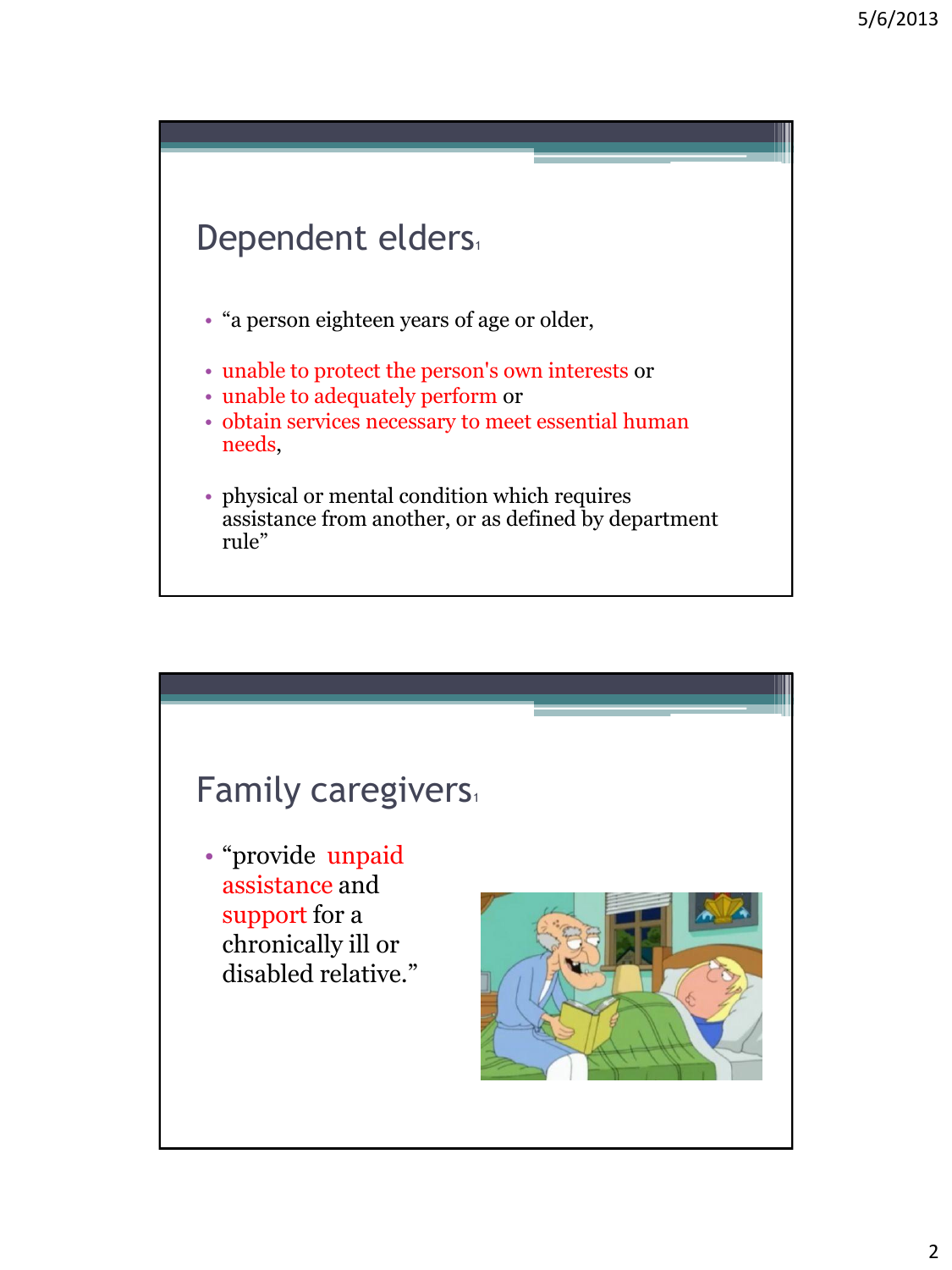# Family caregivers provide.

### ADLs

- Bathing
- Dressing
- Helping with toileting
- feeding

### IADLs

- Preparing meals
- Providing transportation
- Handling finances
- Managing medications
- Coordinating services
- Communicating with health care professionals

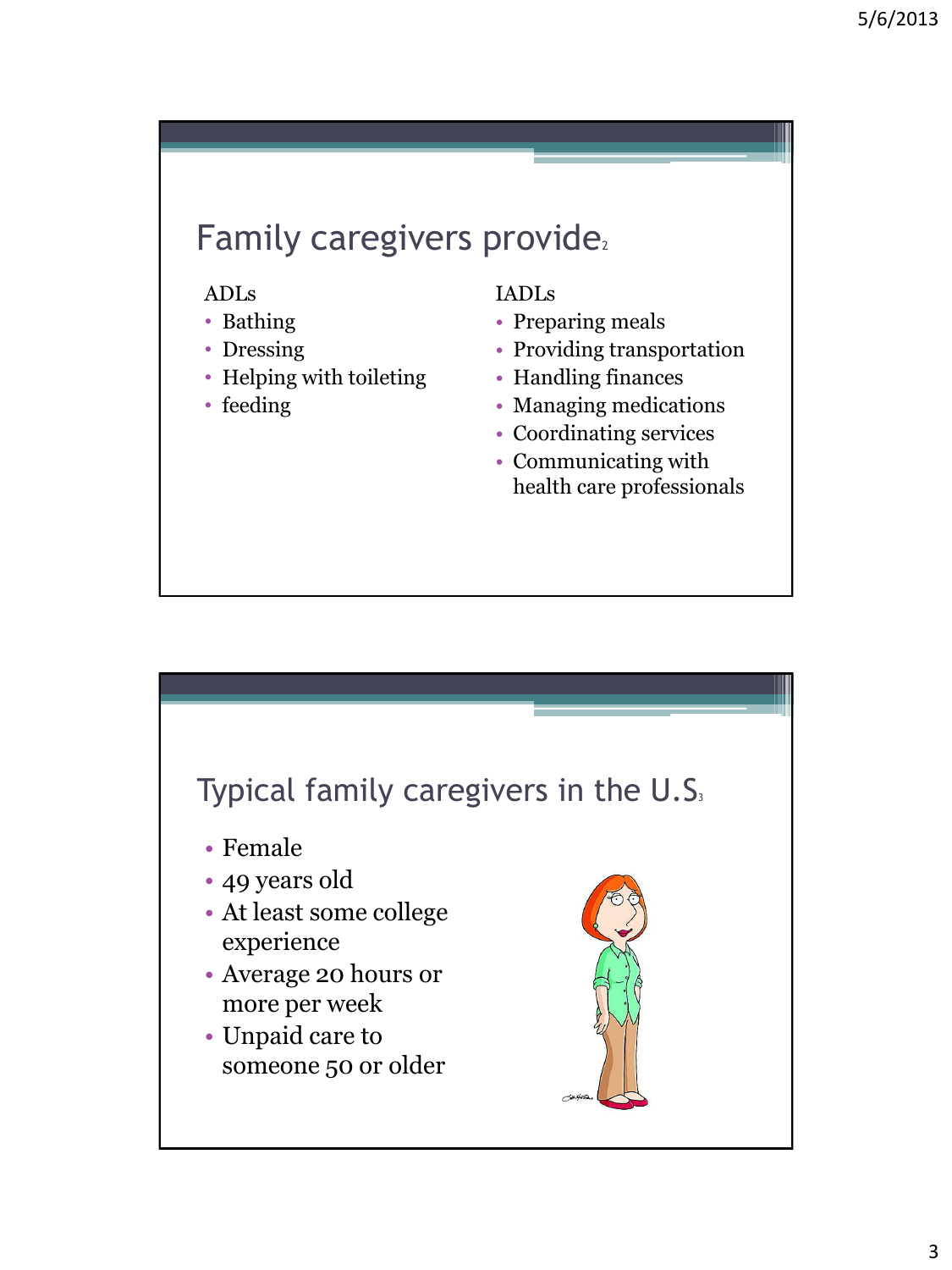# Family caregivers in the  $U.S<sub>3</sub>$

- 42% of employed Americans (>54 million) have provided eldercare in the last five years
- Average caregiver > 4 yr
- 76% of working caregivers rely only on their families and themselves
- Caregiving can seem like a second job

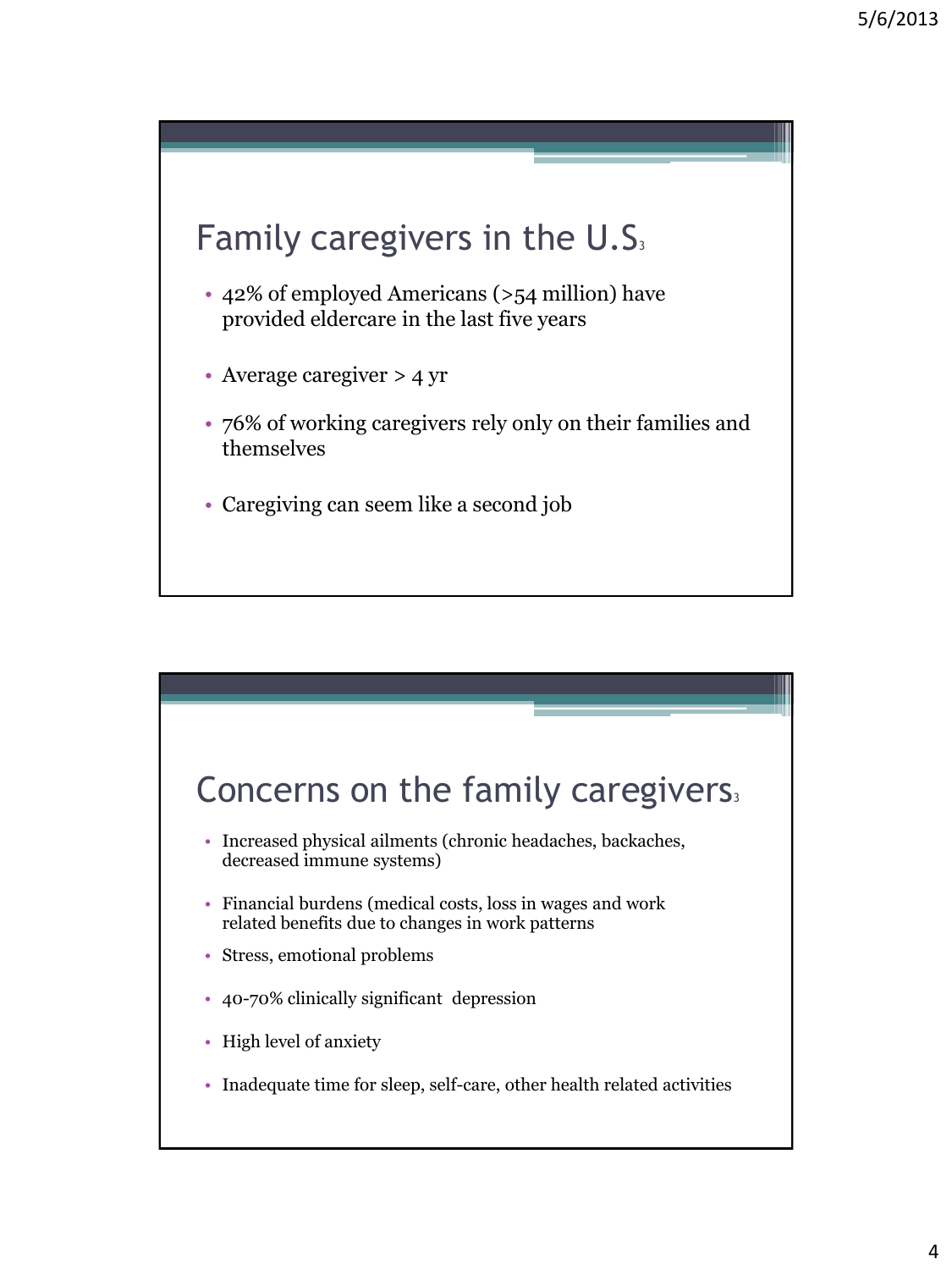Why should PT advocate access to these services  $2$ 

- Concerns on the family caregivers will impact to the quality of care in dependent elders.
- Family caregivers should protect themselves in both physically and psychosocially.
- Patient caregiving can be a long-term commitment.



- Family caregiver interview
- Assessing needs of family caregivers (physical, psychosocial, financial)
- Assess options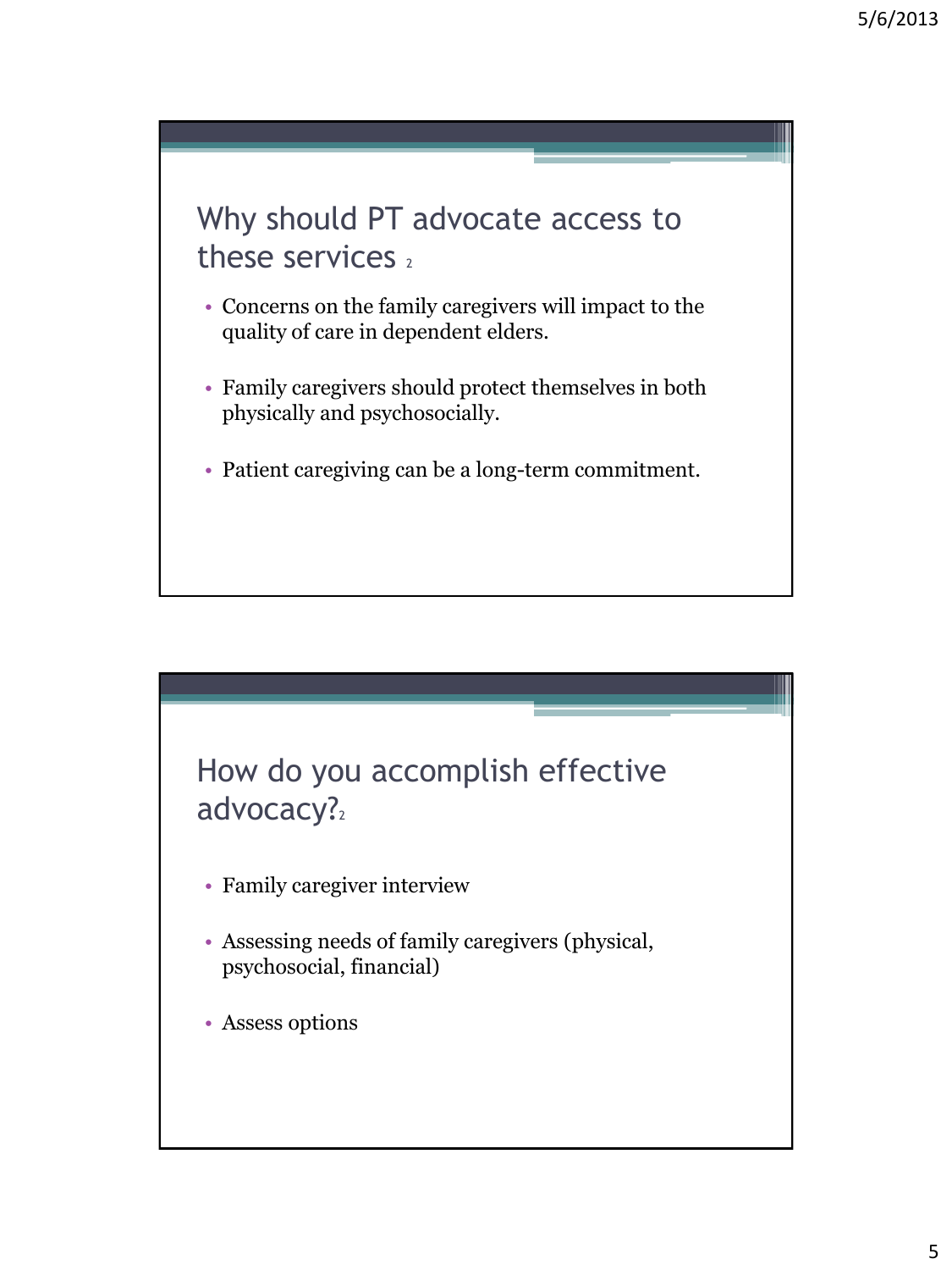

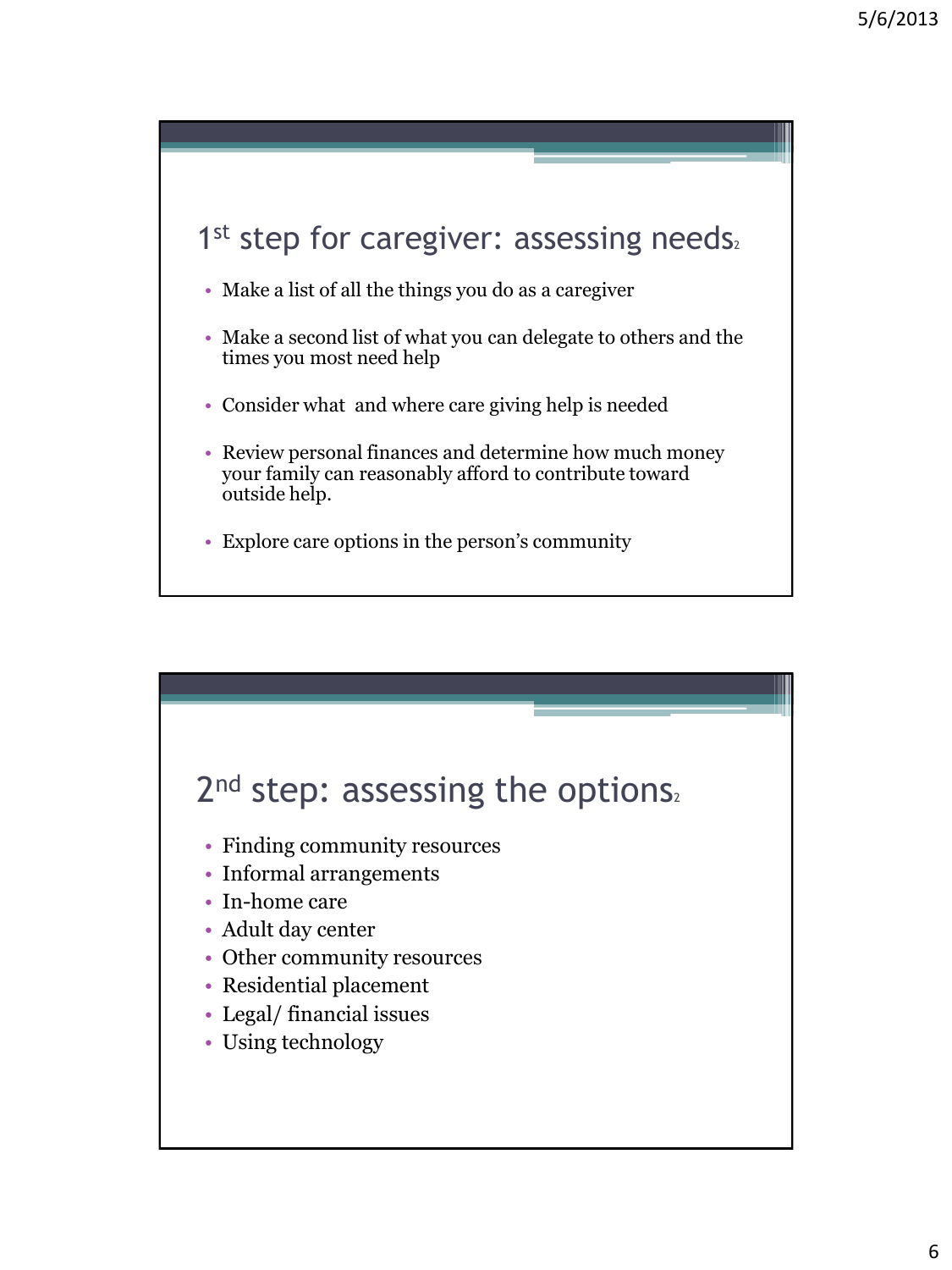

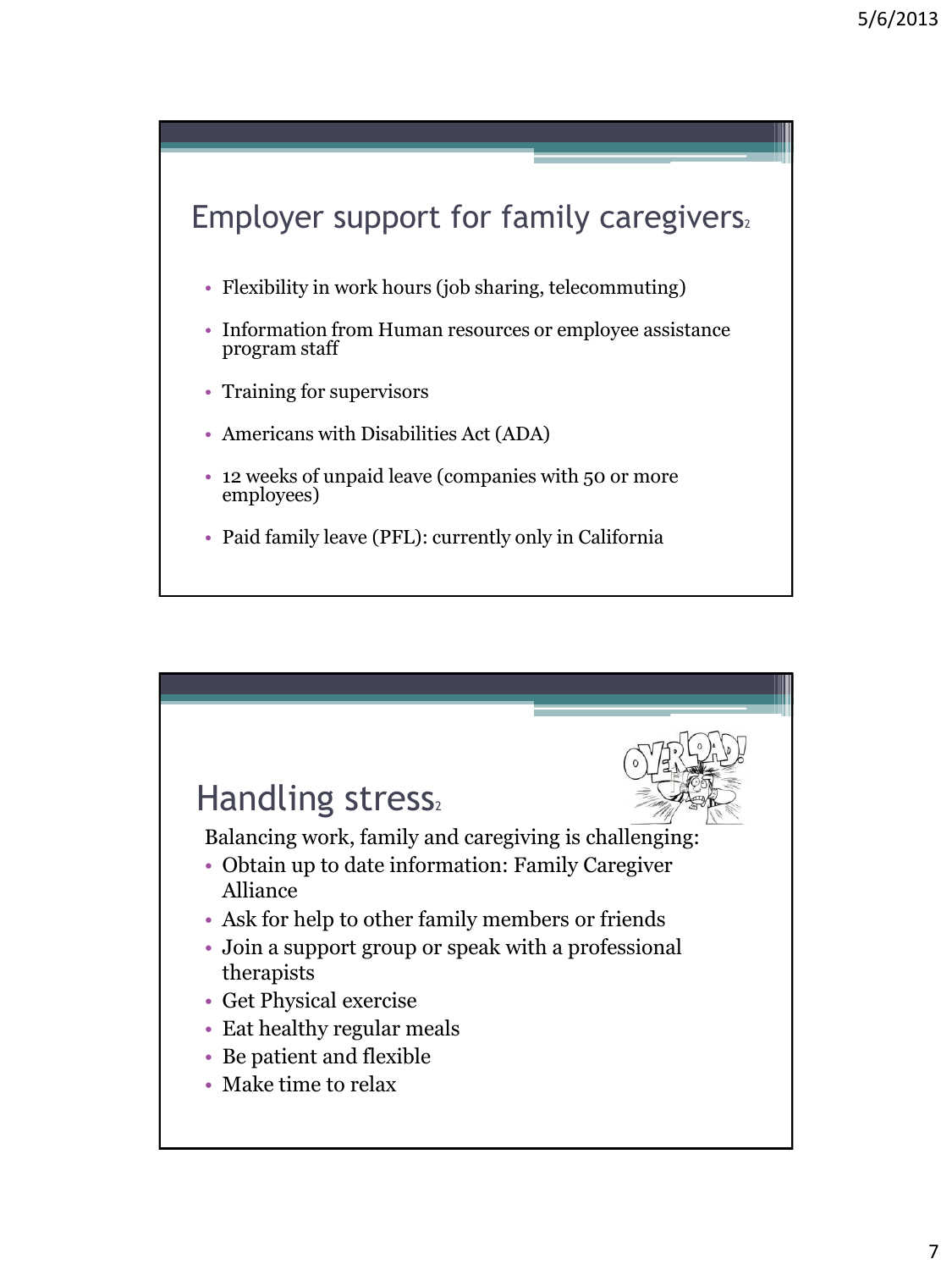## Support services

- Family Caregiver Alliance (FCA)
- National Association of Professional Geriatric Care Managers (NAPGCM)
- National Council on Aging (NCOA)
- Eldercare Locator
- American Psychological Association (APA)

### Family Caregiver Alliance<sup>2</sup>

- "FCA is a public voice for caregivers."
- "Pioneering programs: information, education, services, research and advocacy."
- "Support and sustain the important work of families nationwide caring for loved ones with chronic, disabling health conditions."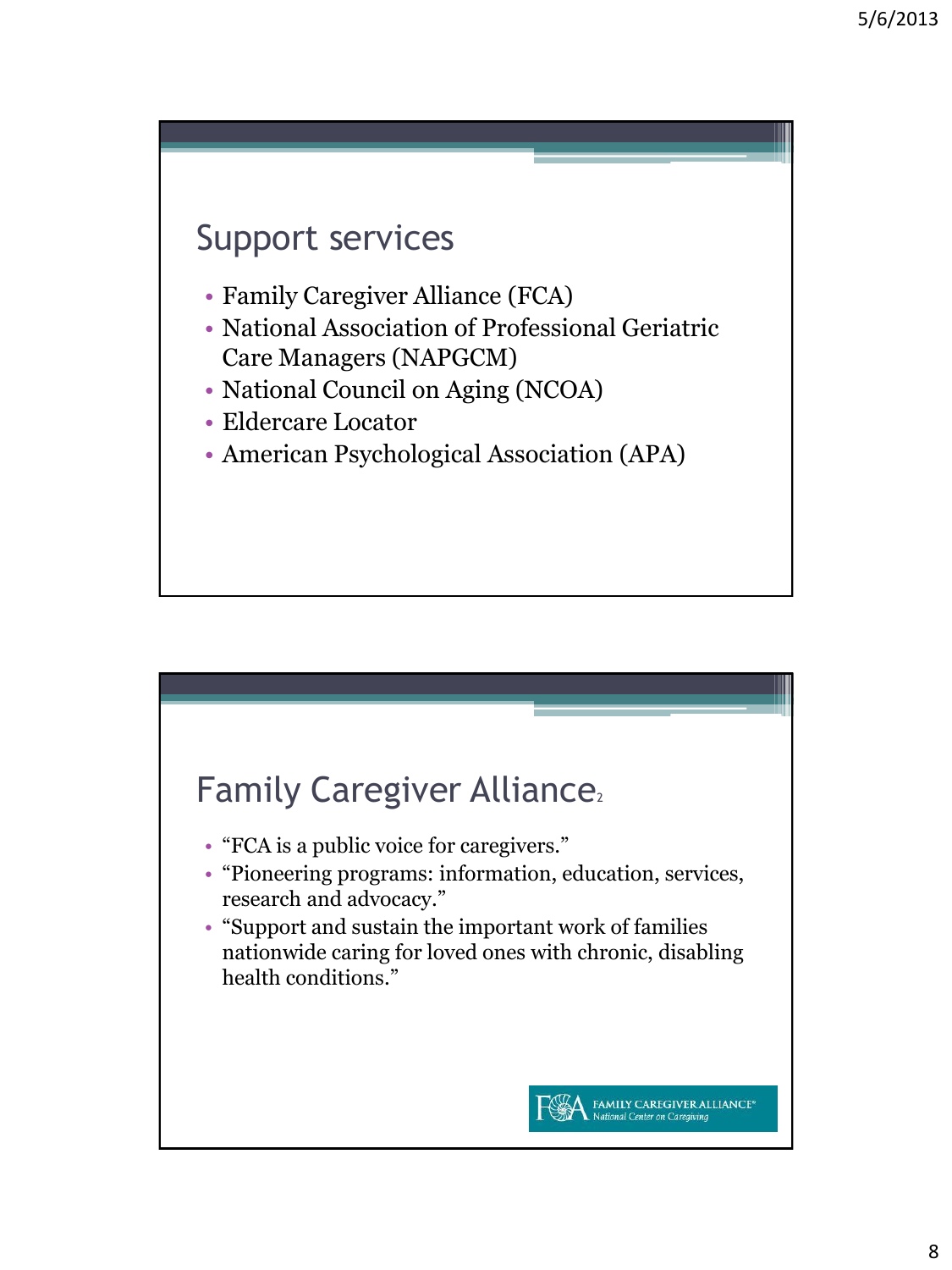# National Association of Professional geriatric Care Managers (NAPGCM)<sup>4</sup>

- Find a Care Manger
- Care Management
- Regional Chapters
- Public Policy
- News Room
- Market Place
- Find Affiliate Companies

**National Association of Professional Geriatric Care Managers MEMBER** 

**NAPGC** 

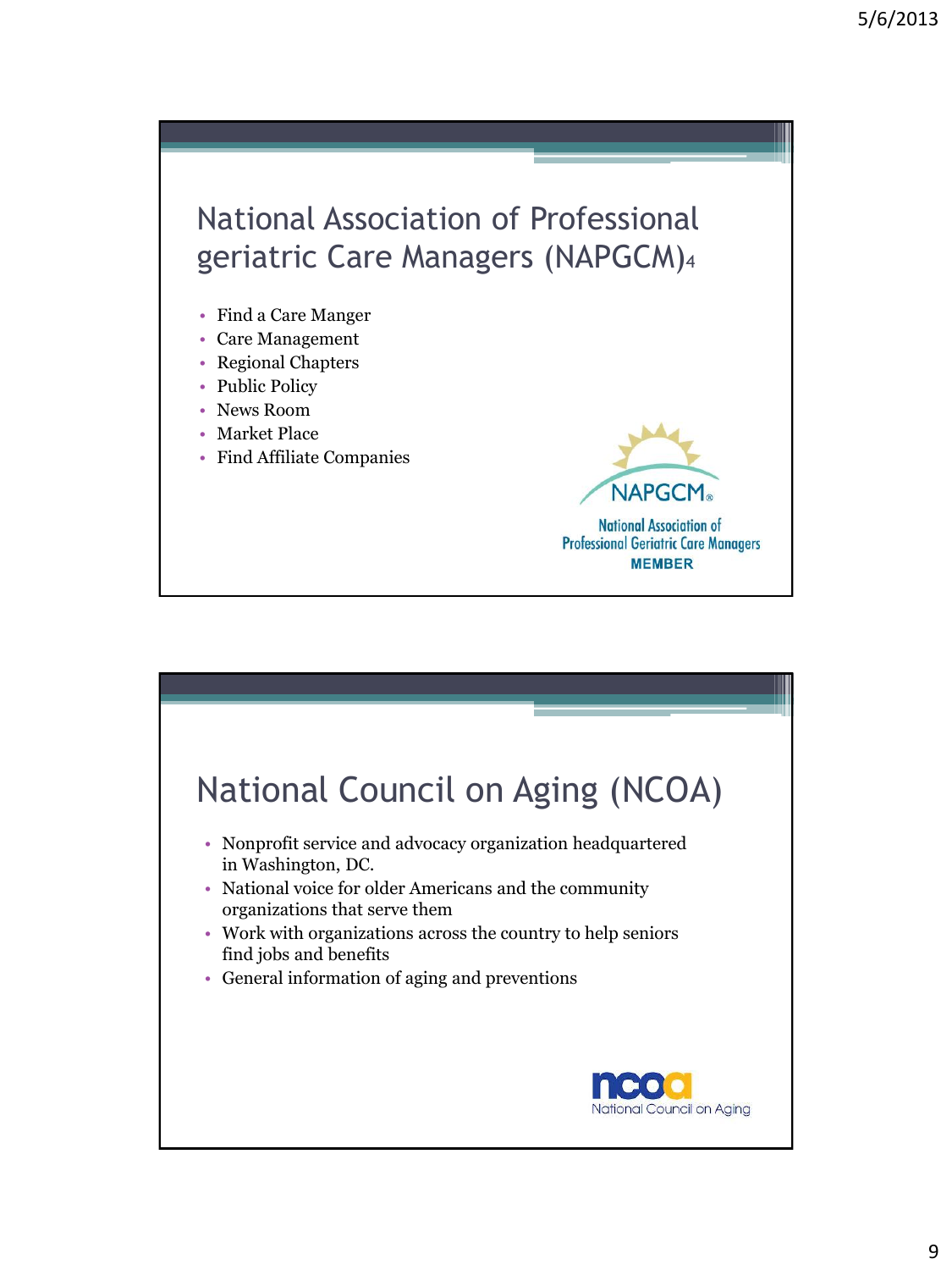### Eldercare Locator<sub>5</sub> • A public service of the Administration on Aging, U.S. Department of Health and Human Services • Nationwide service • Connecting older Americans, their families, and caregivers with information on senior services • State and local area agencies on aging and community-based organizations • Help with services such as meals, home care or transportation, or a caregiver needs training education • Break from caregiving responsibilities dercare **Gelebrating 20 Years Connecting You to Community Services**